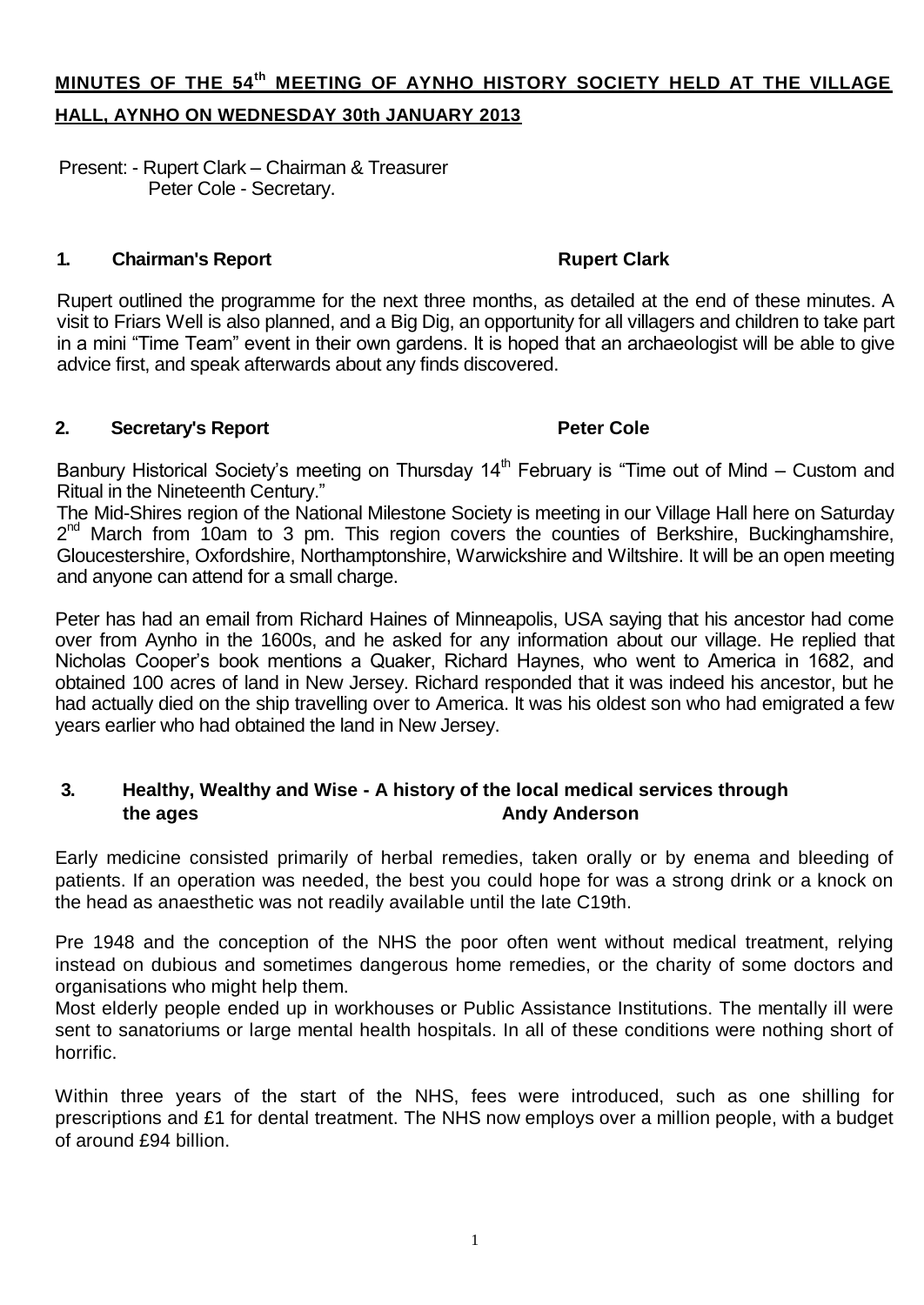We know that prehistoric men successfully carried out some operations, and one of these trephining, or cutting a hole in the person's head, is still in use today. Broken bones were cased in a pot/cast made from mud. The Egyptian Imhotep is credited with being the founder of medicine. He was the author of a treatise remarkable for being devoid of magical thinking. In China medicine started in the Zhou dynasty, with new concepts of yin and yang, the five elements and acupuncture. Brian Que, a doctor, was the first man to use the pulse for diagnosis. Around 450 BC Greek philosopher Hippocrates introduced the theory of humour imbalance, which explained the causes of disease. He is regarded as the founder of modern medicine. The Romans developed effective treatments for wounds, hernias, bladder stones and cataracts. Surgical tasks were performed by specialists, using tools similar to those in use only 100 years ago. In Anglo-Saxon times there was a belief that disease particles were shot through the air by arrows. Monastic infirmaries were built in the medieval and Middle Ages, with monks and nuns caring for their own sick and travellers. Hippocrates' theory of humour imbalance was developed by Andreas Vesalius and Leonardo da Vinci, who were pioneers who dissected human bodies to develop a better understanding of human anatomy. Common treatments at that time were camomile for fever or swelling, an arsenic poultice for the plague, bloodletting, emetics, and the use of maggots or leeches to clean wounds.

Major public health problems were bubonic plague in 1347, cholera in the 19<sup>th</sup> century and Spanish flu in 1918, which killed more people than were lost in World War One.

In Aynho late in the  $12<sup>th</sup>$  century Roger FitzRichard founded the Hospital of Saints James and John to care for the poor, the sick and the infirm. Their son Robert and subsequent benefactors increased the endowments of the hospital, but in the  $15<sup>th</sup>$  century it declined. It was under the direction of a master nominated by the lord of the manor, and instituted by the bishop. The earliest name recorded is that of Peter of Maldon, presented in 1232 by Roger de Creissy, farmer of Aynho. In 1319 Sir John Clavering, lord of Aynho, gave to the hospital half a virgate of land (about 15 acres), a messuage (a dwelling house and outbuildings) and a mill called "Goldsbolte milne" with the adjacent meadow and water course.

In 1483 the 16<sup>th</sup> Earl of Arundel granted the hospital to Bishop Waynflete of Winchester, who had founded Magdalen College, Oxford, and he granted the hospital to the College. At some time thereafter the hospital seems to have become a private house. Monastic infirmaries were designed in a similar layout to an abbey or cloister, with an infirmary to house the sick. Bloodletting was the commonest procedure, involving several litres of blood being withdrawn at a time.

Pest houses were first established in England to house and isolate victims of the plague. Their history goes back to at least the 14<sup>th</sup> century. They were used for travellers and pilgrims in addition to local people, which suggests that outbreaks of the plague were brought back from Europe. The French word for plague is "la peste". Over time they were used for other highly infectious diseases such as smallpox. If a diseased person refused to go to the pest house, his dwelling would be roped off with a red cross clearly marked on the door, so that no one would approach.

Housewives were expected to know how to diagnose and treat a wide variety of ailments, and were even expected to be able to set broken bones. Household manuals contained lengthy chapters on making medicines. Gervaise Markham's "The English Housewife" of 1617 contains recipes for 250 different home remedies for a wide assortment of complaints.

Some old cures seem incredulous to us today, such as the use of wine and sheep pooh for jaundice, urine for gum disease, whipping with nettles for gout, and fasting and spittle for eye infections and ringworm.